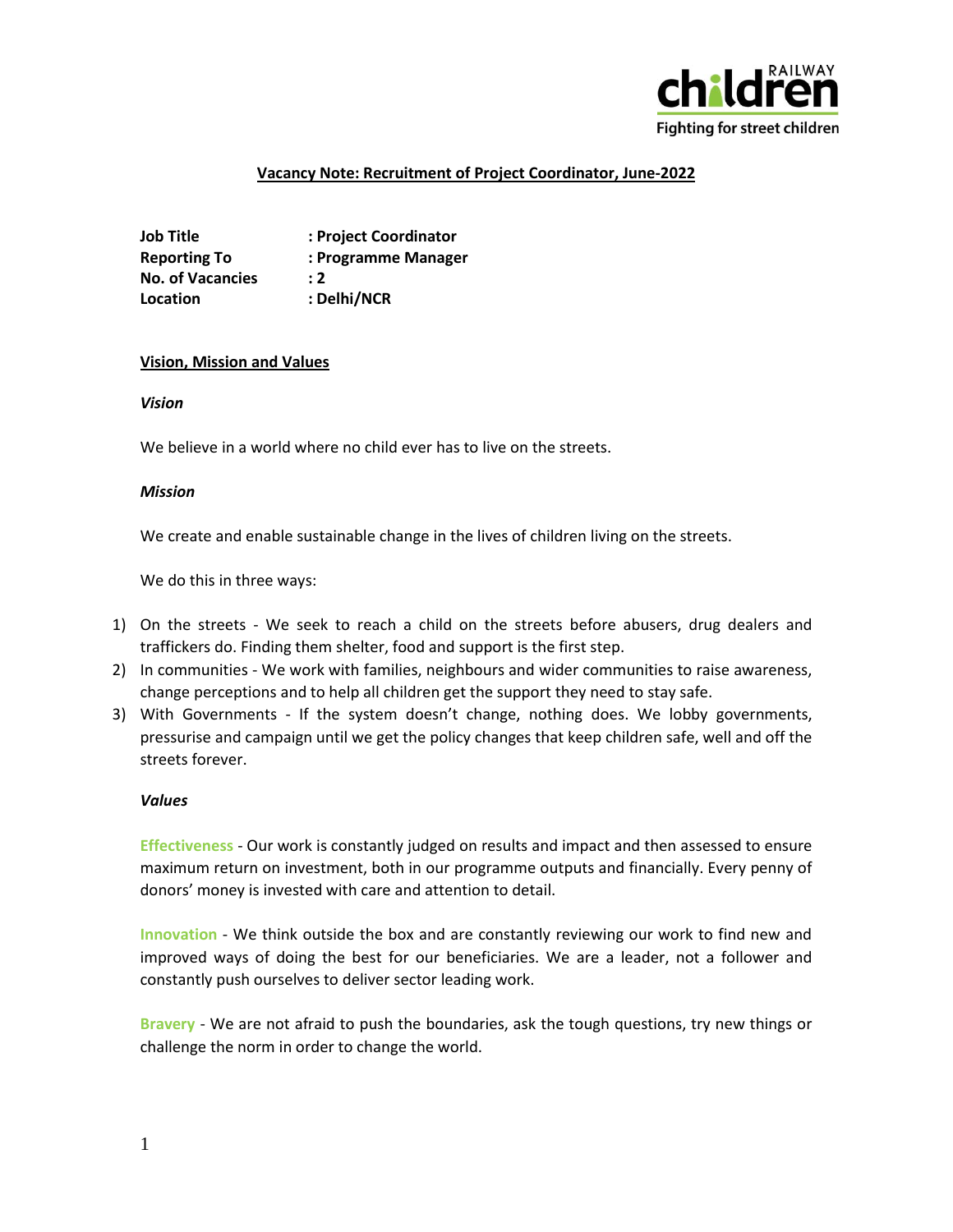

Fighting for street children

**Honesty & Integrity** - We will always act with integrity towards our supporters, partners and peers, acting in the best interests of our beneficiaries at all times.

### **Job Purpose**

The position of Project Coorindator will lead the programme implementation at direct implementation project(s) of RCI. S/he will be responsible for effective execution of planned activities and quality deliverables as per agreed plan of action and timelines. In addition s/he is expected to work with the Programme manager for quality assurance of the programme.

### **Key responsibilities**

### **Project Management**

- Ensure the smooth functioning of the program on a day-to-day basis and managing stakeholders at station, in communities and in other respective areas
- Adhere and ensure all the team members adhere to the programme quality assurance framework.
- Ensure 24\*7 outreach is conducted as per the shift plan at station and effective implementation of community activities as per the plan
- Ensure smooth production of rescued children before Child Welfare Committee (CWC)
- Ensure the effective implementation of activities planned in the communities
- Develop team's monthly duty roster in consultation with line manager and implement the same diligently.
- Adherence to all statutory compliances (*Daily Diary entry and filling of forms* ) at station level, Open Shelter and in communities and ensure the quality of information filled in the forms and in registers on daily basis and updated timely.
- Ensure Individual care plan is developed and implemented for all children.
- Develop monthly activity plan in consultation with line manager and ensure its, implemented as per the timeline
- Conduct quarterly campaigns to sensitise passengers on child protection and child rights in collaboration with railway authorities and station level stakeholders
- Facilitate monthly Child Help Group ( CHG) meeting and its documentation
- Working days: 6 days a week

# **Child Safeguarding & Reporting**

• Responsible for ensuring effective implementation of Child Safeguarding Policy and procedures at Project level, its adherence by staff members and encourage team members to share any CS issue, concern, or doubts asap/immediately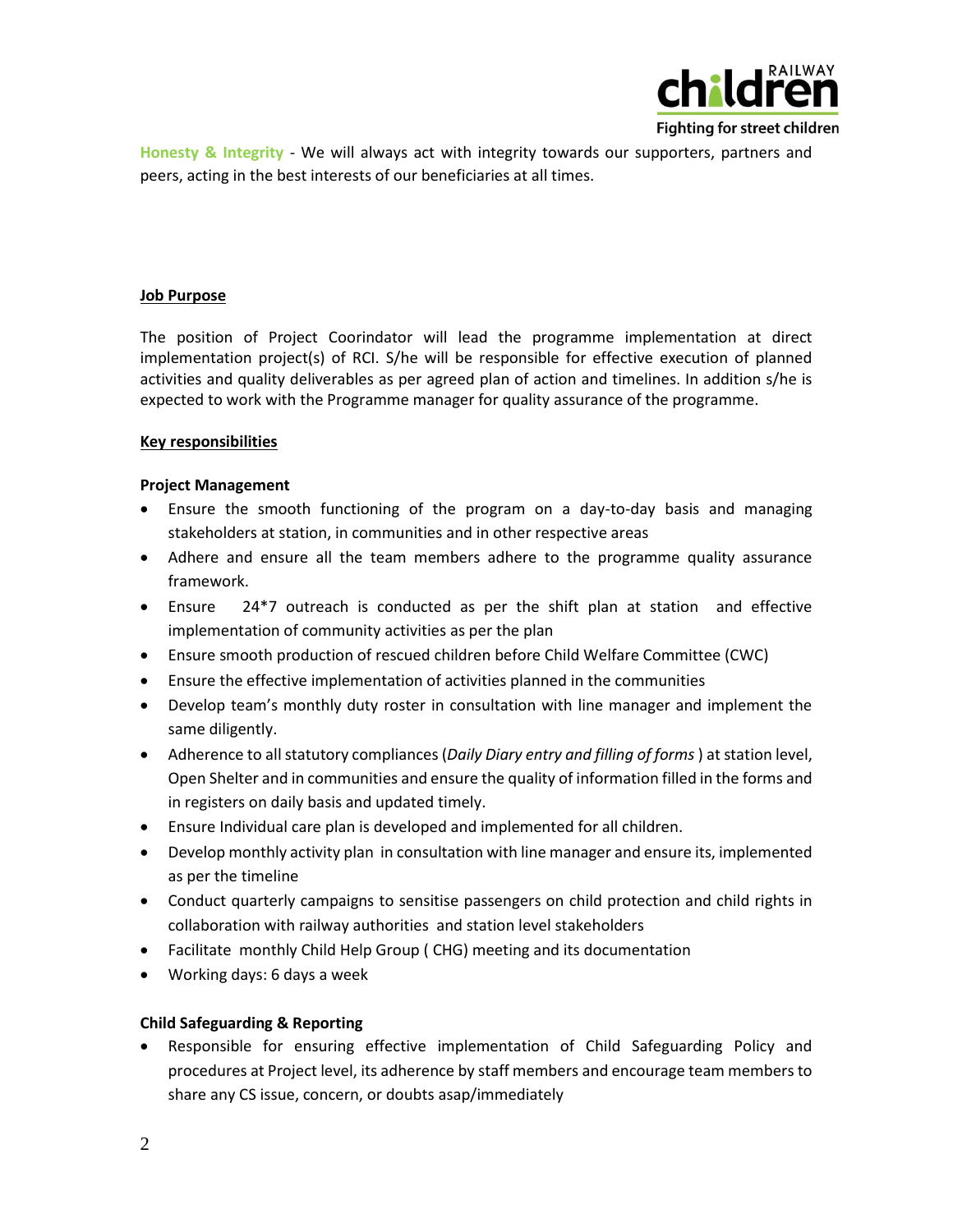

Fighting for street children

- Report/share the CS incidences/concerns/doubts/queries as per CS reporting procedure
- Ensure timely submission of Child Safeguarding reports
- Ensure Child Safeguarding remains as standing agenda in the weekly team meeting

### **Stakeholder Management**

Regular liaison with the various stakeholders such as child welfare committee, Child Care Institutes (CCIs), District Child Line, DCPU (District Child Protection Unit), station level Railway Authorities and any other as per project requirement.

### **Project Planning, Budgeting, MIS Management and Reporting**

- Support in developing annual action plan and rationalised budget for the project
- Responsible for project fund utilization in line with approved grant and project objectives and maintain and submit finance related necessary supporting documents as per RCI's financial guidelines.
- facilitate visits of donors, exposure visits for new joinees, consultants, Volunteers etc and support fundraising team in conducting fund raising related activities
- Ensure updation of project record/MIS with quality inputs
- Responsible for timely preparation and submission of quality reports (narrative, data, finance, MIS) on weekly/monthly/ quarterly/bi annual/ annual reports for donors

### **Team Management, Development and Support**

- Ensure Project team members are adequately supported in efficient implementation of work on day-to-day basis through providing handholding support, monitoring the progress against yearly & monthly work plan, feedback and ensuring continuous support in managing crisis
- Conduct structured weekly and monthly review and asses performance of the project and team's to recommend strategies to improve the implementation of the project
- Conduct monthly one-to-one meetings as part of Performance Management and Development Policy & procedure

### **Expected competencies:**

- Graduate in social work or in other social science disciplines with 4-5 years of relevant experience. Candidates with MSW will have an added advantage.
- Experience of coordinating the implementation of child protection programme
- Experience of working with government departments in the Village, District and state. Experience of working with railway authorities will be an added advantage.
- Knowledge on child related laws such as JJ Act, POCSO Act, Child Labour (prohibition & regulation) Act.
- Sensitive to the rights of children, especially on child protection and gender issues